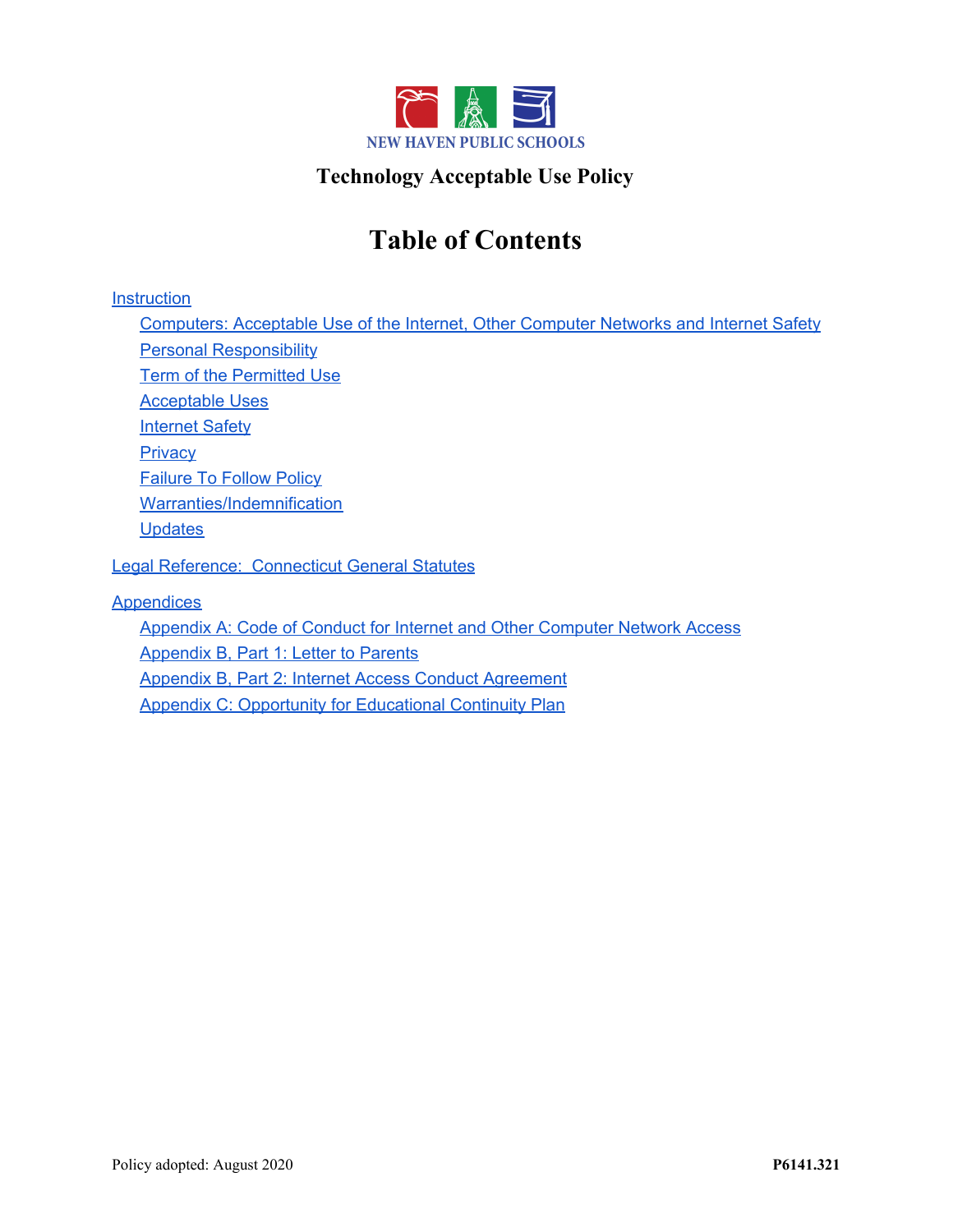# <span id="page-1-0"></span>**Instruction**

# <span id="page-1-1"></span>**Computers: Acceptable Use of the Internet, Other Computer Networks and Internet Safety**

The School District is pleased to make access to interconnected computer systems within the District and the Internet available to students, the worldwide network that provides various means of accessing significant educational materials and opportunities.

In order for the school district to be able to continue to make its computer network and Internet access available, all students must take responsibility for appropriate and lawful use of this access. Students must understand that one student's misuse of the network and Internet access may jeopardize the ability of all students to enjoy such access. While the school's teachers and other staff will make reasonable efforts to supervise student use of network and Internet access, they must have student cooperation in exercising and promoting responsible use of this access.

Below is the Acceptable Use and Internet Safety Policy ("policy") of the school district. Upon reviewing, signing, and returning this policy as the students have been directed, each student will be given the opportunity to enjoy Internet access at school and is agreeing to follow the policy. If a student is under 18 years of age, he or she must have his or her parents or guardians read and sign the policy. The school district cannot provide access to any student who, if 18 or older, fails to sign and submit the policy to the school as directed or, if under 18, does not return the policy as directed with the signatures of the student and his/her parents or guardians.

Listed below are the provisions of your agreement regarding computer network and Internet use. If you have any questions about these provisions, you should contact the person that your school has designated as the one to whom you can direct your questions. If any user violates this policy, the student's access will be denied, if not already provided, or withdrawn and he or she may be subject to additional disciplinary action.

# <span id="page-1-2"></span>**Personal Responsibility**

By signing this policy, you are agreeing not only to follow the rules in this policy at any time you are in a school building, on a district-provided device or accessing the district network, but are agreeing to report any misuse of the network to the person designated by the school for such reporting. Misuse means any violations of this policy or any other use that is not included in the policy, but has the effect of harming another or his or her property.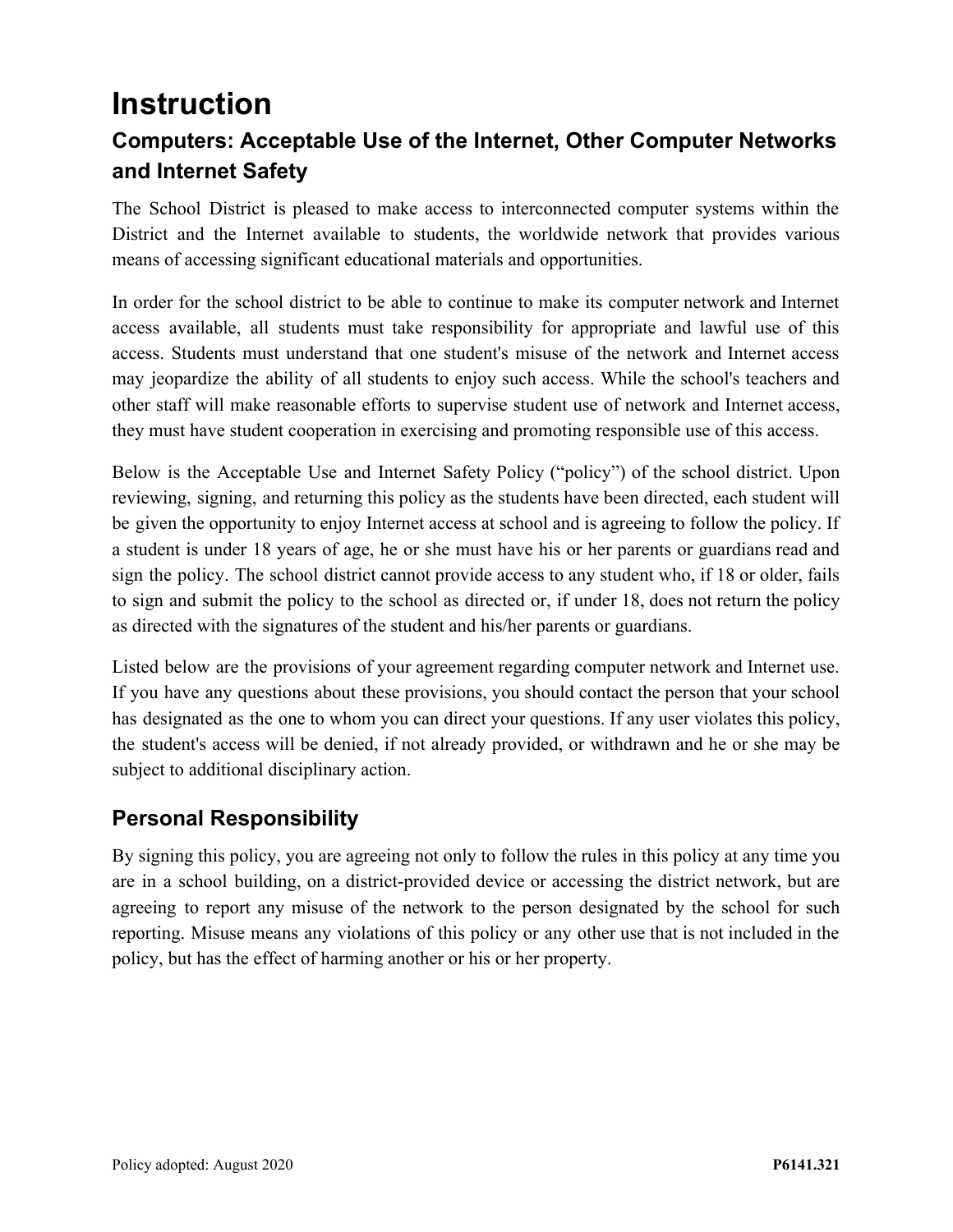# <span id="page-2-0"></span>**Term of the Permitted Use**

A student who submits to the school, as directed, a properly signed policy and follows the policy to which she or he has agreed will have computer network and Internet access during the course of the school year only. Students will be asked to sign a new policy each year during which they are students in the school district before they are given an access account.

#### <span id="page-2-1"></span>**Acceptable Uses**

- 1. *Educational Purposes Only.* The school district is providing access to its computer networks, devices, and the Internet for only educational purposes. If you have any doubt about whether a contemplated activity is educational, you may consult with the person(s) designated by the school to help you decide if a use is appropriate.
- 2. *Unacceptable Uses of Network.* Among the uses that are considered unacceptable and which constitute a violation of this policy are the following:
	- A. Uses that violate the law or encourage others to violate the law. Don't transmit offensive or harassing messages; offer for sale or use any substance the possession or use of which is prohibited by the school district's student discipline policy; view, transmit or download pornographic materials or materials that encourage others to violate the law; intrude into the networks or devices of others; and download or transmit confidential, trade secret information, or copyrighted materials. Even if materials on the networks are not marked with the copyright symbol, you should assume that all materials are protected unless there is explicit permission on the materials to use them.
	- B. Uses that cause harm to others or damage to their property. For example, don't engage in defamation (harming another's reputation by lies); employ another's password or some other user identifier that misleads message recipients into believing that someone other than you is communicating or otherwise using his/her access to the network or the Internet; upload a worm, virus, "trojan horse," "time bomb," or other harmful form of programming or vandalism; participate in "hacking" activities or any form of unauthorized access to other devices , networks, or information systems.
	- C. Uses that jeopardize the security of student access and of the computer network or other networks on the Internet. For example, don't disclose or share your password with others; don't impersonate another user.
	- D. Uses not sanctioned by the district or school that are commercial in nature. You should not give others private information about you or others, including credit card numbers and social security numbers.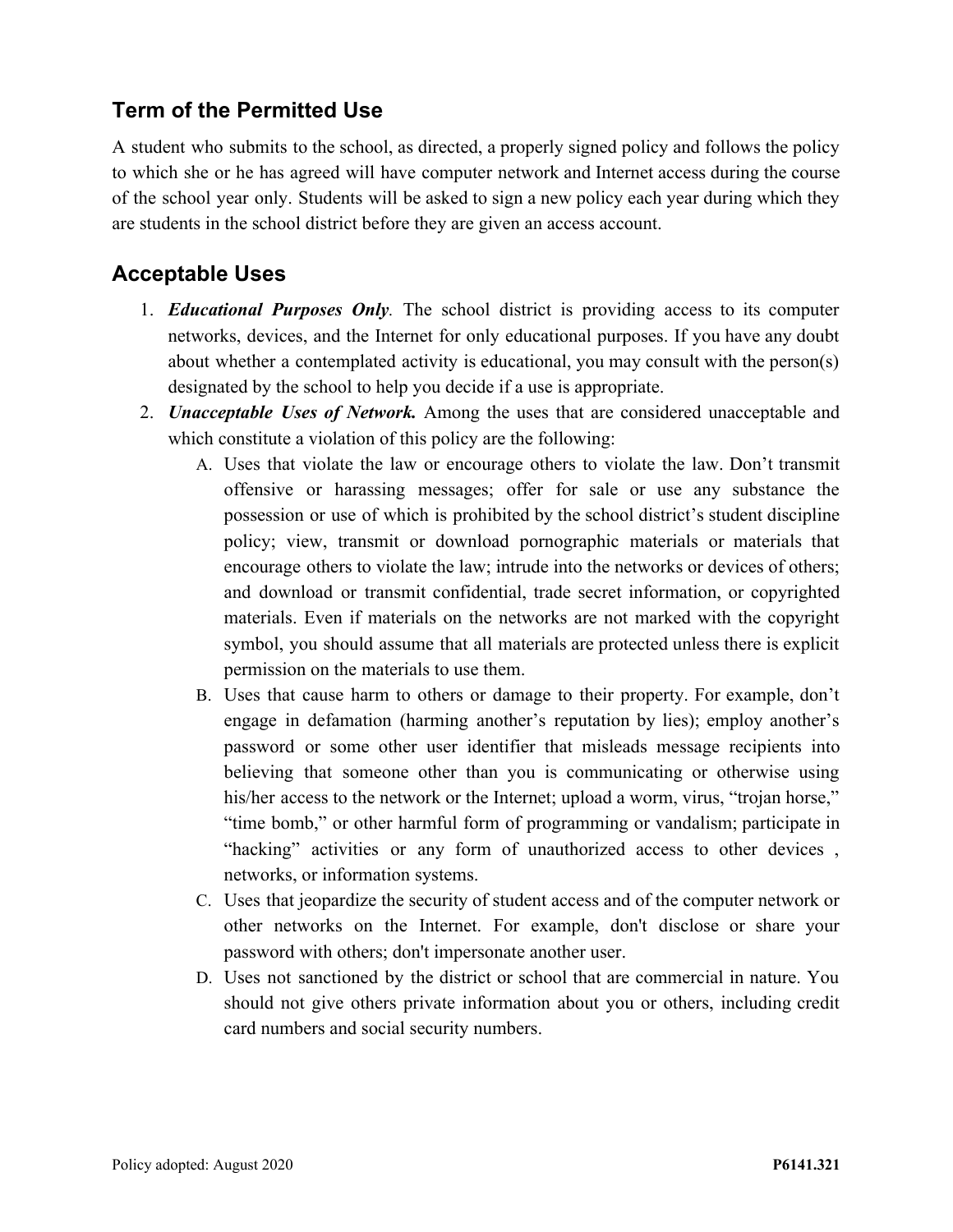- 3. *Netiquette***.** All users must abide by rules of network etiquette, which include the following:
	- A. Be polite. Use appropriate language. No swearing, vulgarities, suggestive, obscene, belligerent, or threatening language.
	- B. Avoid language and uses which may be offensive to other users. Do not make, distribute, or redistribute jokes, stories, or other material which are personal in nature or based upon slurs or stereotypes relating to race, gender, ethnicity, nationality, religion, or sexual orientation.
	- C. Don't assume that a sender of email is giving his or her permission for you to forward or redistribute the message to third parties or to give his/her email address to third parties. This should only be done with permission or when you know that the individual would have no objection.
	- D. Be considerate when sending attachments with email (where this is permitted). Be sure that the file is not too large to be accommodated by the recipient's system and is in a format which the recipient can open.

### <span id="page-3-0"></span>**Internet Safety**

- 1. **General Warning; Individual Responsibility of Parents and Users.** All users and their parents/guardians are advised that access to the electronic network may include the potential for access to materials inappropriate for school-aged students. Every user must take responsibility for his or her use of the computer network and Internet and stay away from these sites. Parents of minors are the best guides of materials to avoid. If a student finds that other users are visiting offensive or harmful sites, he or she should report it immediately to school or district personnel.
- 2. **Personal Safety.** Be safe and cyber-aware. In using the computer network and Internet, do not reveal personal information such as your home address or telephone number. Do not use your real last name or any other information which might allow a person to locate you without first obtaining the permission of a supervising teacher. Do not arrange a face-to-face meeting with someone you "meet" on the computer network or Internet without your parent's permission (if you are under 18). Regardless of your age, you should never agree to meet a person you have only communicated with on the Internet in a secluded place or in a private setting.
- 3. **"Hacking" and Other Illegal Activities.** It is a violation of this policy to use the school's computer network, devices or the Internet to gain unauthorized access to other devices, computers or computer systems, or to attempt to gain such unauthorized access. Any use which violates state or federal law relating to copyright, trade secrets, the distribution of obscene or pornographic materials, or which violates any other applicable law or municipal ordinance, is strictly prohibited.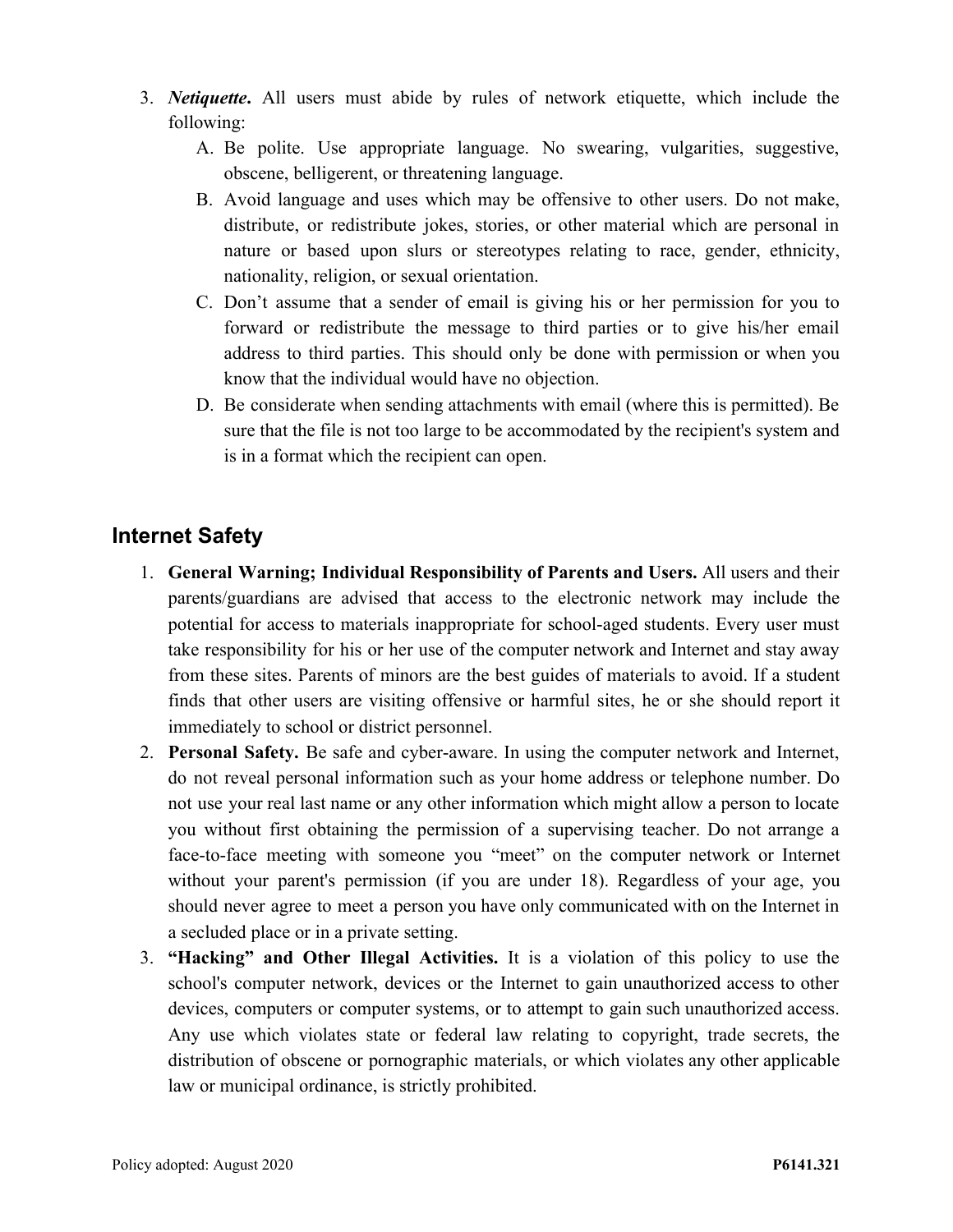- 4. **Confidentiality of Student Information.** Personally identifiable information concerning students may not be disclosed or used in any way on the Internet without the permission of a parent or guardian or, if the student is 18 or over, the permission of the student himself/herself. Users should never give out private or confidential information about themselves or others on the Internet, particularly credit card numbers and Social Security numbers. A supervising teacher or administrator may authorize the release of directory information, as defined by law, for internal administrative purposes or approved educational projects and activities.
- 5. **Active Restriction Measures.** The school, either by itself or in combination with the Data Acquisition Site providing Internet access, will utilize filtering software or other technologies to prevent students from accessing visual depictions that are (1) obscene, (2) child pornography, or (3) harmful to minors. The school will also monitor the online activities of students, through direct observation and/or technological means, to ensure that students are not accessing such depictions or any other material which is inappropriate for minors.

Internet filtering software or other technology-based protection systems may be disabled by a supervising teacher or school administrator, as necessary, for purposes of bona fide research or other educational projects being conducted by students age 18 and older. The term "harmful to minors" is defined by the Communications Act of 1934 (47 USC Section 254 [h][7]), as meaning any picture, image, graphic image file, or other visual depiction that:

- taken as a whole and with respect to minors, appeals to a prurient interest in nudity, sex, or excretion;
- depicts, describes, or represents, in a patently offensive way with respect to what is suitable for minors, an actual or simulated sexual act or sexual contact, actual or simulated normal or perverted sexual acts, or a lewd exhibition of the genitals;
- taken as a whole, lacks serious literary, artistic, political, or scientific value as to minors.

# <span id="page-4-0"></span>**Privacy**

Network and Internet access is provided as a tool for your education. The school district reserves the right to monitor, inspect, copy, review and store at any time and without prior notice any and all usage of the computer network and Internet access and any and all information transmitted or received in connection with such usage. Files stored on district-managed networks or cloud-based environments and apps (e.g., Google Classroom) are the property of the school district and, as such, may be inspected at any time and should not be considered private.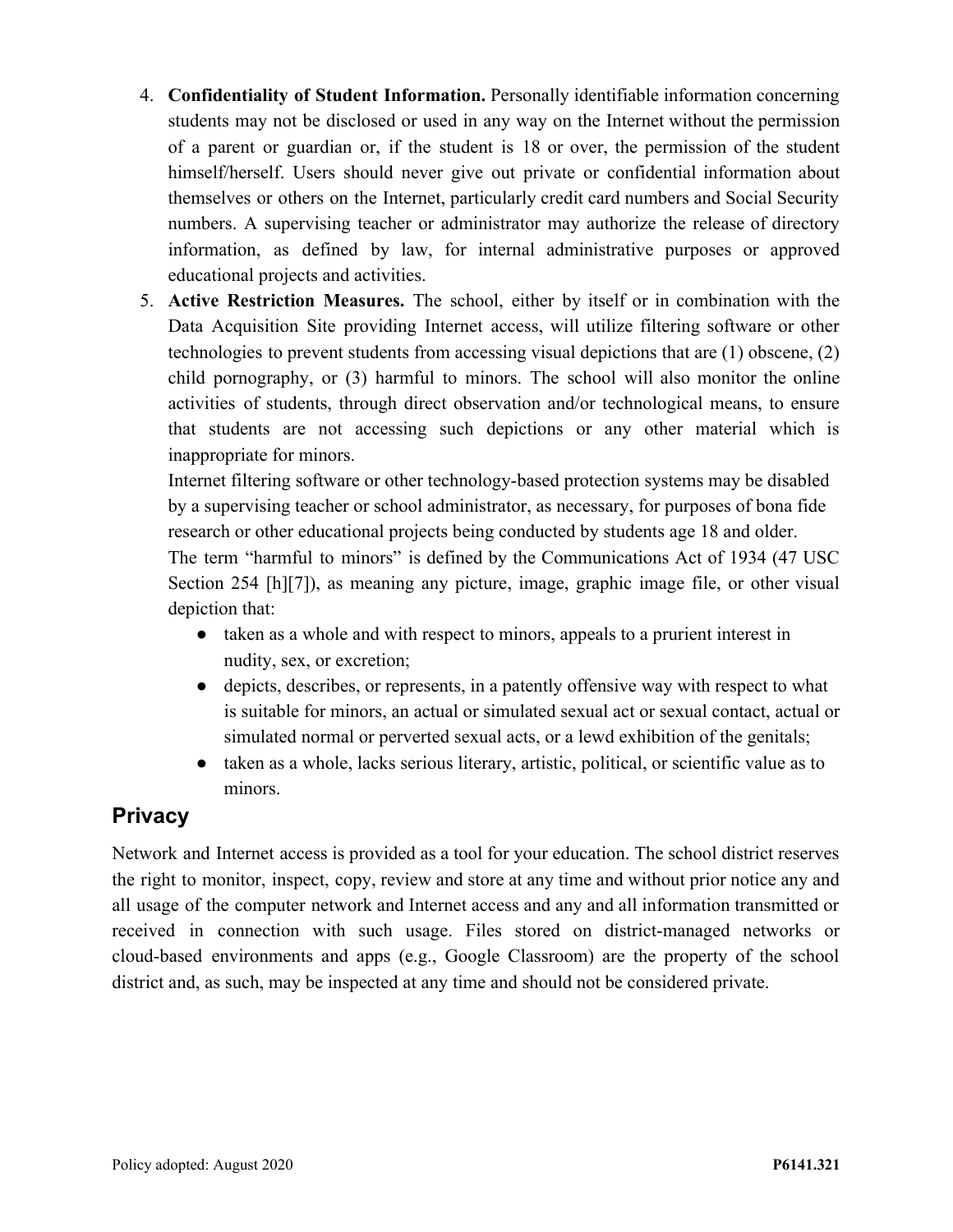# <span id="page-5-0"></span>**Failure To Follow Policy**

The user's use of the computer network and Internet is a privilege, not a right. A user who violates this policy, shall at a minimum, have his or her access to the computer network and Internet terminated, which the school district may refuse to reinstate for the remainder of the student's enrollment in the school district. A user violates this policy by his or her own action or by failing to report any violations by other users that come to the attention of the user. Further, a user violates this policy if he or she permits another to use his or her account or password to access the computer network and Internet, including any user whose access has been denied or terminated. The school district may also take other disciplinary action in such circumstances.

#### <span id="page-5-1"></span>**Warranties/Indemnification**

The school district makes no warranties of any kind, either express or implied, in connection with its provision of access to and use of its computer networks, devices,and the Internet provided under this policy. It shall not be responsible for any claims, losses, damages, or costs (including attorney's fees) of any kind suffered, directly or indirectly, by any user or his or her parent(s) or guardian(s) arising out of the user's use of its computer networks, devices, or the Internet under this policy. By signing this policy, users are taking full responsibility for his or her use, and the user who is 18 or older or, in the case of a user under 18, the parent(s) or guardian(s) are agreeing to indemnify and hold the school, the school district, the Data Acquisition Site that provides the computer and Internet access opportunity to the school district and all of their administrators, teachers, and staff harmless from any and all loss, costs, claims, or damages resulting from the user's access to its computer network, devices, and the Internet, including but not limited to any fees or charges incurred through purchases of goods or services by the user. The user or, if the user is a minor, the user's parent(s) or guardian(s) agree to cooperate with the school in the event of the school's initiating an investigation of a user's use of his or her access to its computer network, devices, and the Internet, whether that use is on a school computer/device or on another computer/device outside the school district's network.

### <span id="page-5-2"></span>**Updates**

Users, and if appropriate, the user's parents/guardians, may be asked from time to time to provide new or additional registration and account information or to sign a new policy, for example, to reflect developments in the law or technology. Such information must be provided by the user (or his/her parents or guardian) or such new policy must be signed if the user wishes to continue to receive service. If after you have provided your account information, some or all of the information changes, you must notify the person designated by the school to receive such information.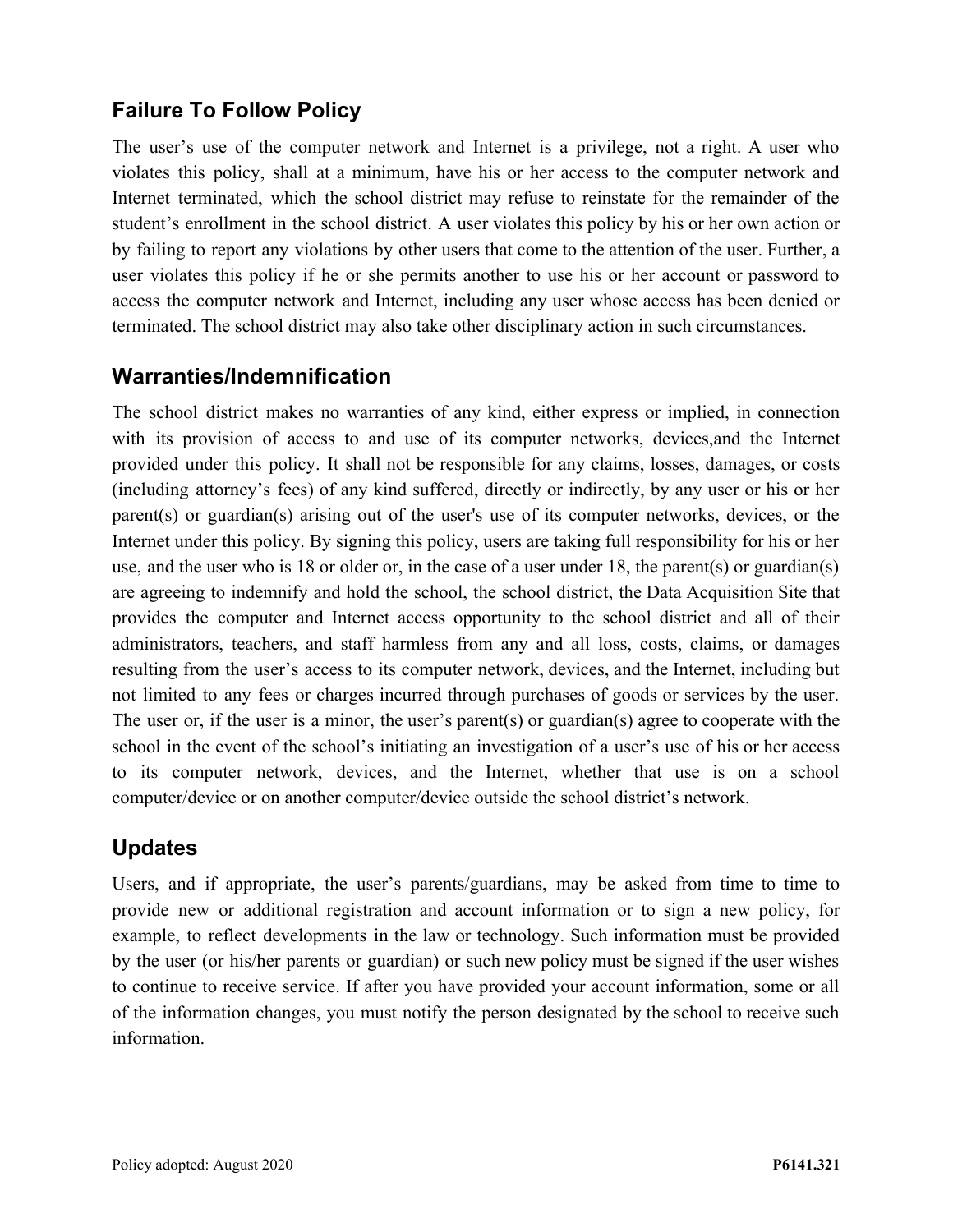#### <span id="page-6-0"></span>**Legal Reference: Connecticut General Statutes**

1-19(b)(11) Access to public records. Exempt records.

10-15b Access of parent or guardians to student's records.

10-209 Records not to be public.

11-8a Retention, destruction and transfer of documents

11-8b Transfer or disposal of public records. State Library Board to adopt regulations.

46b-56 (e) Access to Records of Minors.

Connecticut Public Records Administration Schedule V - Disposition of Education Records (Revised 1983).

Federal Family Educational Rights and Privacy Act of 1974 (section 438 of the General Education Provisions Act, as amended, added by section 513 of PL 93-568, codified at 20 U.S.C. 1232g.).

Dept. of Education. 34 CFR. Part 99 (May 9, 1980 45 FR 30802) regs. implementing FERPA enacted as part of 438 of General Education Provisions Act (20 U.S.C. 1232g)-parent and student privacy and other rights with respect to educational records, as amended 11/21/96.

Children's Internet Protection Act of 2000 (HR 4577, P.L.106-554) Communications Act of 1934, as amended (47 U.S.C. 254[h],[I]) Elementary and Secondary Education Act of 1965, as amended (20 U.S.C. 6801 et seq., Part F) Public Law 94-553, The Copyright Act of 1976, 17 U.S.C. 101 et. seq.

*Reno v. ACLU,* 521 U.S. 844 (1997) *Ginsberg v. New York,* 390 U.S. 629, at 642, n.10 (1968) *Board of Education v. Pico,* 457 U.S. 868 (1988) *Hazelwood School District v. Kuhlmeier,* 484 U.S. 620, 267 (1988)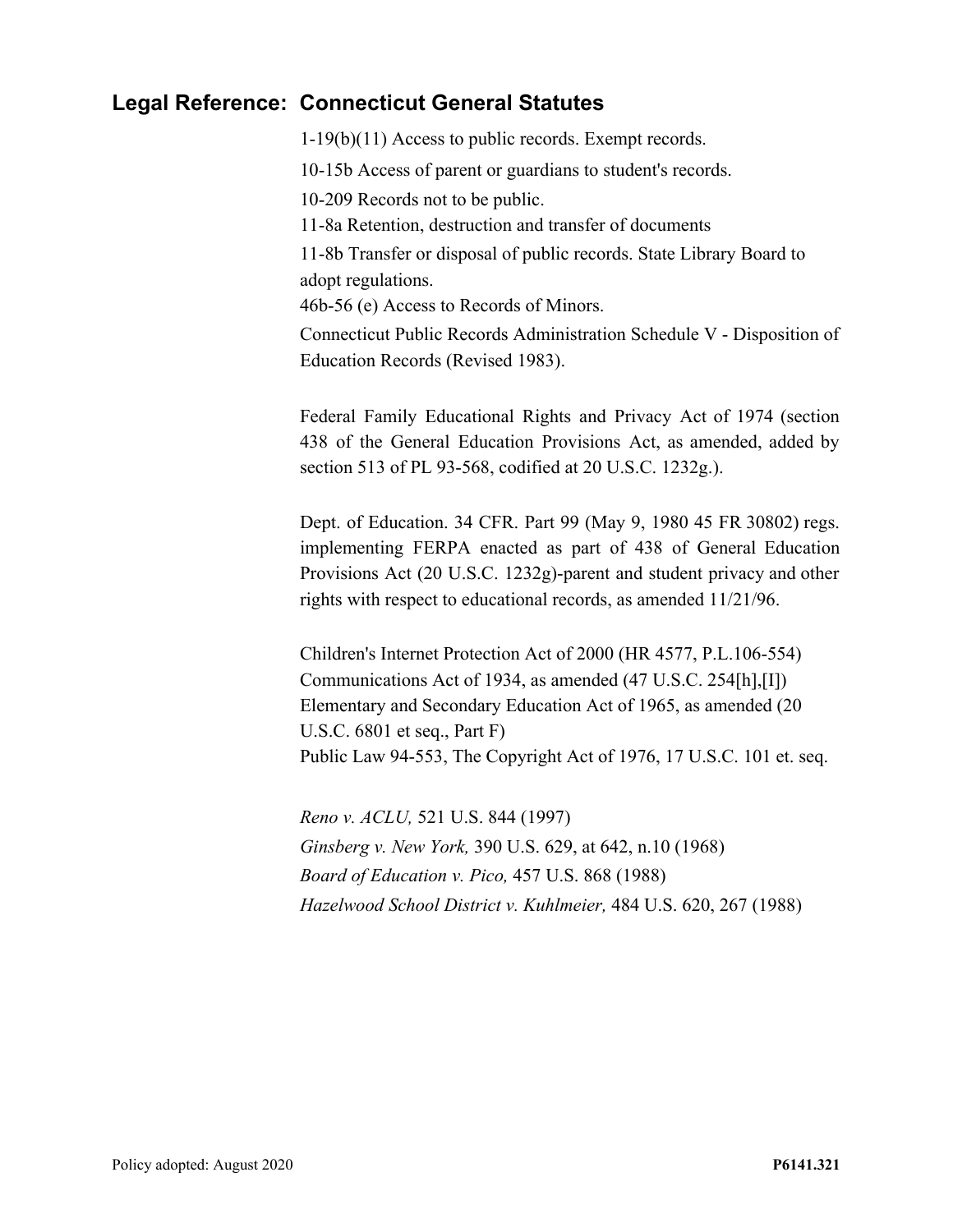# <span id="page-7-1"></span><span id="page-7-0"></span>**Appendices Appendix A: Code of Conduct for Internet and Other Computer Network Access**

The purpose of providing Internet and other computer network access in this district is to promote the exchange of information and ideas with the global community. The following represents a guide to the acceptable use of the technology provided by this district. All network use must be consistent with the policies and goals of this school district. Inappropriate use of district technology will result in the loss of technology use, disciplinary action, and/or referral to legal authorities.

All Internet and other computer network users will be expected to abide by the generally accepted rules of network etiquette. These include, but are not limited to, the following:

- 1. Don't transmit offensive or harassing messages; offer for sale or use any substance the possession or use of which is prohibited by the school district's student discipline policy; view, transmit or download inappropriate or illegal materials or materials that encourage others to violate the law; intrude into the networks or devices computers of others; and download or transmit confidential, trade secret information, or copyrighted materials. Even if materials on the networks are not marked with the copyright symbol, you should assume that all materials are protected unless there is explicit permission on the materials to use them.
- 2. Be polite. Use appropriate language. No swearing, vulgarities, suggestive, obscene, belligerent, or threatening language. Avoid language and uses which may be offensive to other users. Do not make, distribute, or redistribute jokes, stories, or other material which are personal in nature or are based upon slurs or stereotypes relating to race, gender, ethnicity, nationality, religion, or sexual orientation.
- 3. Do not send messages that contain false, malicious, or misleading information which may be injurious to a person or a person's property.
- 4. Protect password confidentiality. Passwords are not to be shared with others. Using another user's account or password or allowing such access by another may be permitted only with the approval of the supervising teacher or system administrator.
- 5. Do not reveal your personal address or telephone number or those of other persons. No student information protected by FERPA should be electronically transmitted or otherwise disseminated through the network. Do not assume that a sender of email is giving his or her permission for you to forward or redistribute the message to third parties or to give his/her email address to third parties. This should only be done with permission or when you know that the individual would have no objection.
- 6. Do not disguise the point of origin or transmission of electronic mail.
- 7. Illegal activities are strictly prohibited Do not use the computer network, devices or the Internet to gain unauthorized access to other devices, computers or computer systems, or to attempt to gain such unauthorized access (i.e. "hacking"). Any use which violates state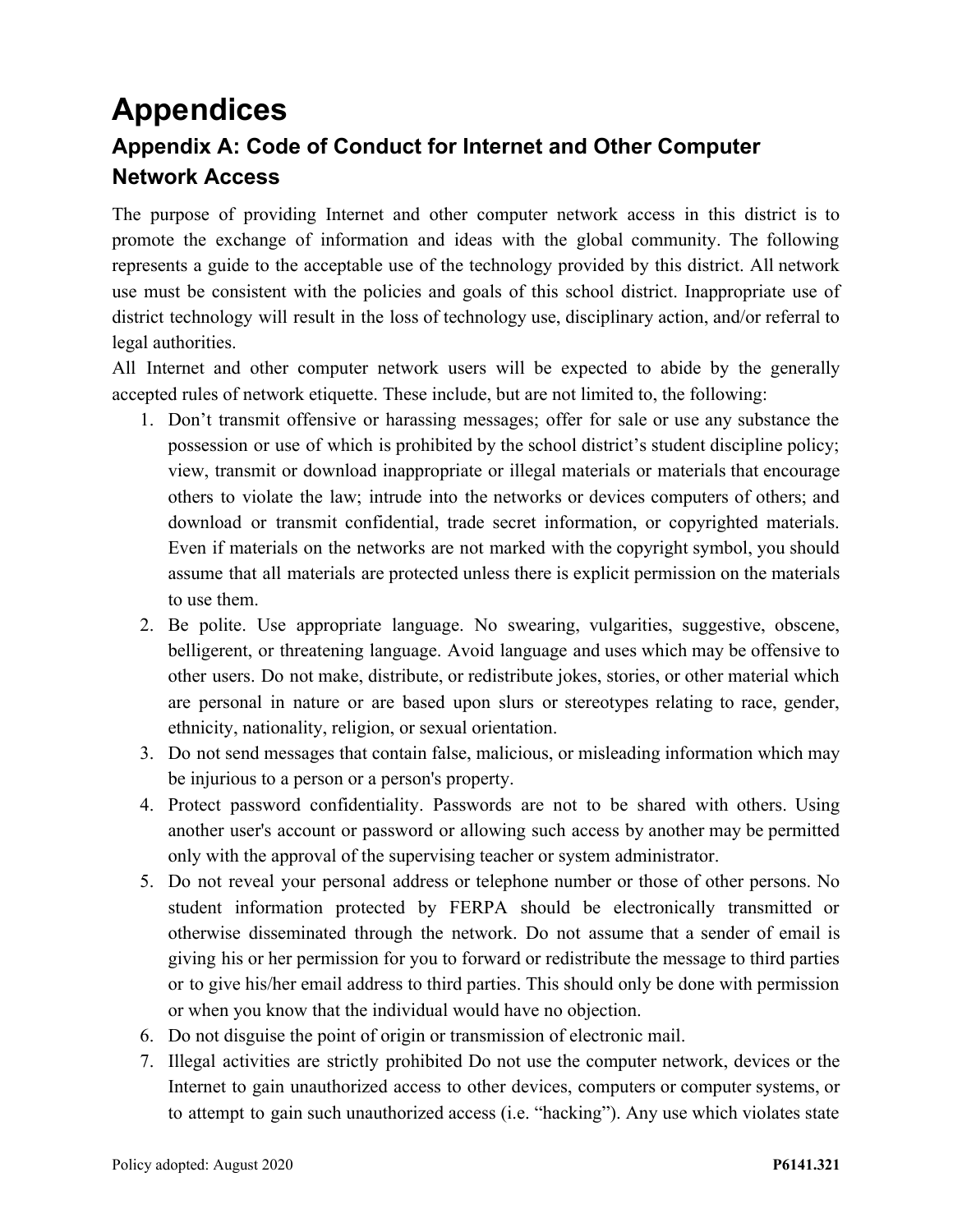or federal law relating to copyright, trade secrets, the distribution of obscene or inappropriate materials, or which violates any other applicable law or municipal ordinance, is strictly prohibited.

- 8. The district technology is not to be used for playing multi-user or other network intensive games, commercial ventures, Internet relay chat lines, or downloading excessively large files.
- 9. No charge for services, products or information are to be incurred without appropriate permission. You should not give others private information about you or others, including credit card numbers and social security numbers.
- 10. Do not use the network in such a way that you would disrupt the use of the network by other users.
- 11. Users shall respect the privacy of others and not read the mail or files of others without their permission. Copyright and licensing laws will not be intentionally violated.
- 12. Vandalism will result in cancellation of privileges. Vandalism is defined as any malicious attempt to harm or destroy hardware, data of another user, Internet, or any other agencies or other networks which may be accessed. This includes, but is not limited to, the uploading or creation of computer viruses.
- 13. Report security problems to the supervising teacher or system administrator.
- 14. Violators of this policy shall hold the district, including its employees and agents, harmless against any and all causes of action, damages, or other liability resulting from the willful or negligent violation of this policy.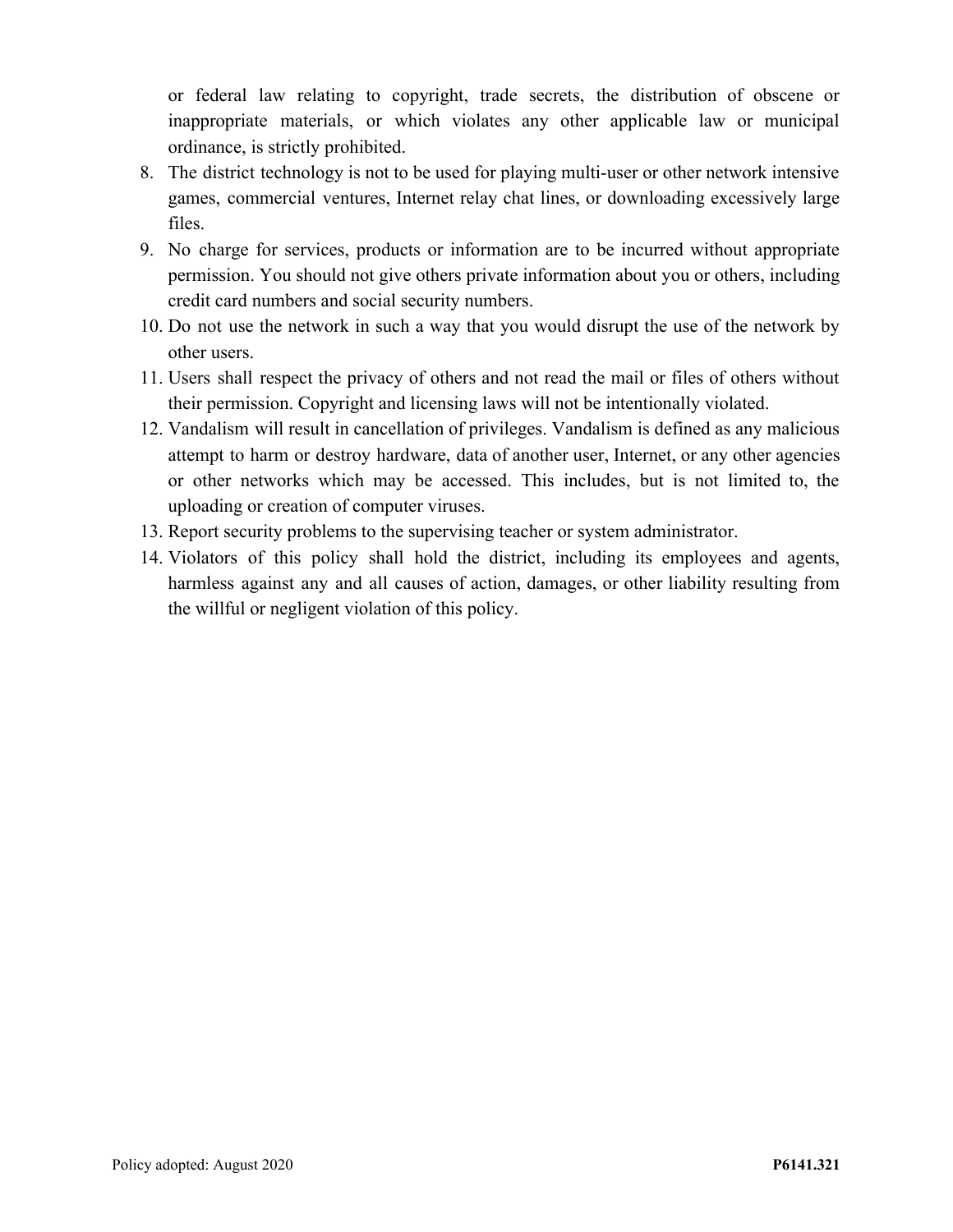# <span id="page-9-0"></span>**Appendix B, Part 1: Letter to Parents**



#### **New Haven, Connecticut**

*8/1/20*

Dear Parents/Guardians:

New Haven Public Schools offers students access to computer service networks, devices, and the Internet such as electronic mail and the Internet in accordance with the Board Acceptable Use and Internet Safety Policy and the Code of Conduct for Internet and Other Computer Network Access (attached).

The Board of Education supports and respects each family's right to decide whether or not to allow their child(ren) to access the Internet. Please take the time to sit down with your child(ren) to read and discuss the *Rules and Codes of Ethics for School Computer Users*. Then, sign and return the statement(s) provided as soon as possible.

#### **Rules and Codes of Ethics for School Computer Users**

Internet access is provided for students to conduct research and communicate with others in relation to school work. Access to network services is given to students who agree to act in a considerate and responsible manner. Parent permission is required. Access is a privilege, not a right. Therefore, based upon the Acceptable Use Policy outlined in this document, the system administrators will deem what is inappropriate use. Decisions are final. The system administrators may deny, revoke, or suspend specific user access at any time.

Individual users are responsible for their use of the network. District guidelines are as follows:

- Student users, before accessing the Internet, must always get permission and follow instructions.
- Student users must sign in each time they use the network.
- Student users must be supervised when accessing the Internet.
- Student users will only use computer resources for educational purposes and in compliance with instructional activities.
- Student users will comply with the Code of Conduct for Internet and Other Computer Network Access at all times.

Please sign the attached Internet Access Conduct Agreement verifying your acceptance of these rules and Policy.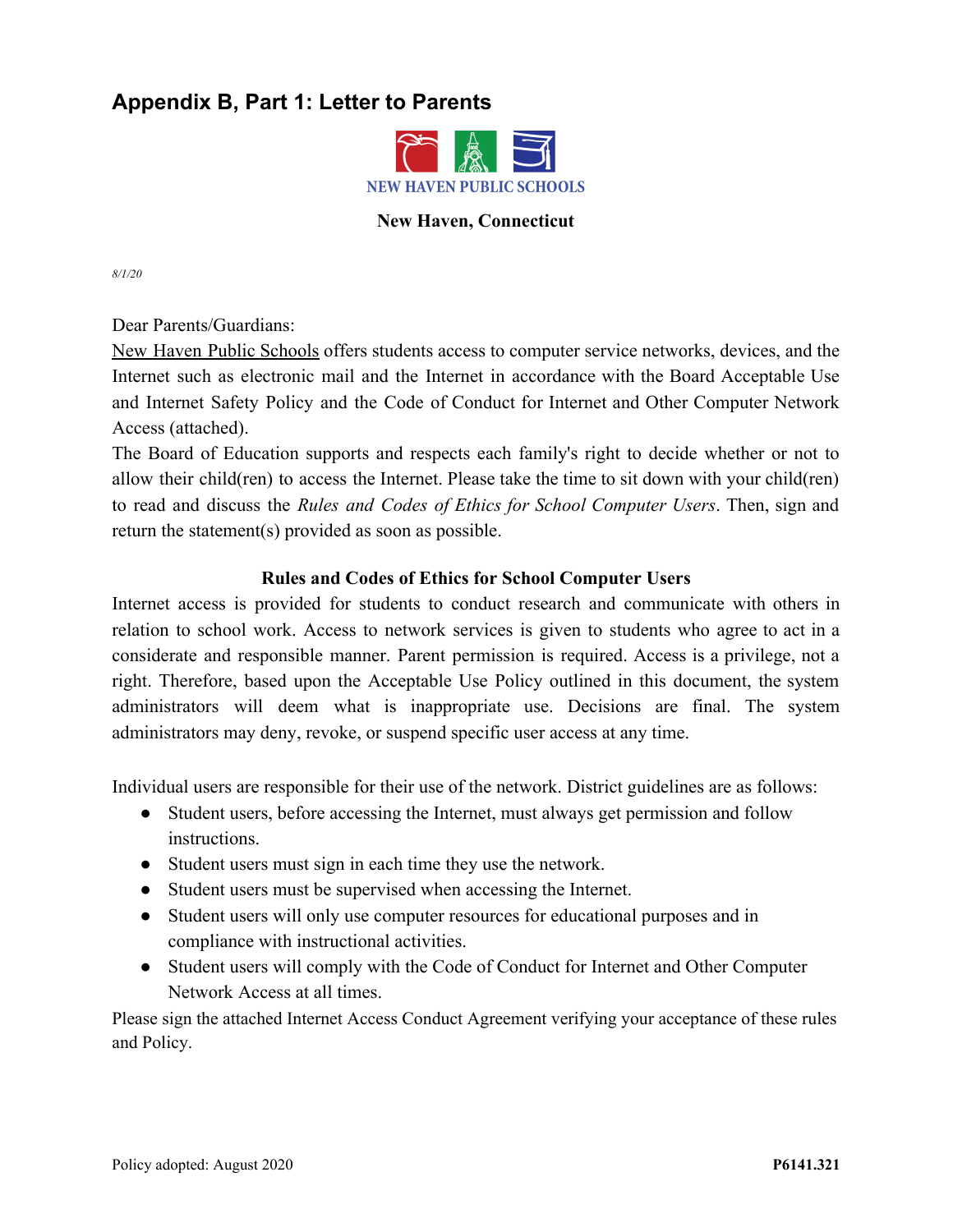### <span id="page-10-0"></span>**Appendix B, Part 2: Internet Access Conduct Agreement**

#### *Every student, regardless of age, must read and sign below:*

I have read, understand, and agree to abide by the terms of the foregoing Acceptable Use and Internet Safety Policy. Should I commit any violation or in any way misuse my access to the school district's computer network and the Internet, I understand and agree that my access privilege may be revoked and school disciplinary action may be taken against me.

| User's Name (print clearly) |                                                   |  |  |  | Home Phone:                        |  |
|-----------------------------|---------------------------------------------------|--|--|--|------------------------------------|--|
| User's Signature:           |                                                   |  |  |  | Date:                              |  |
| Address:                    |                                                   |  |  |  |                                    |  |
|                             | Status: $\Box$ Student $\Box$ Staff $\Box$ Patron |  |  |  | O I am 18 or older O I am under 18 |  |

If I am signing this policy when I am under 18, I understand that when I turn 18, this policy will continue to be in full force and effect and agree to abide by this policy.

**Parent or Guardian:** (If applicant is under 18 years of age, a parent or guardian must also read and sign this agreement.) As the parent or legal guardian of the above student, I have read, understand and agree that my child or ward shall comply with the terms of the school district's Acceptable Use and Internet Safety Policy for the student's access to the school district's computer network and the Internet. I understand that access is being provided to the students for educational purposes only. However, I also understand that it is impossible for the school to restrict access to all offensive and controversial materials and understand my child's or ward's responsibility for abiding by the policy. I am, therefore, signing this policy and agree to indemnify and hold harmless the school, the school district, and the Data Acquisition Site that provides the opportunity to the school district for computer network and Internet access against all claims, damages, losses, and costs, of whatever kind that may result from my child's or ward's use of his or her access to such networks or his or her violation of the foregoing policy. Further, I accept full responsibility for supervision of my child's or ward's use of his or her access account if and when such access is not in the school setting. I hereby give permission for my child or ward to use the building-approved account to access the school district's computer network and the Internet.

| Parent or Guardian:                                 | Home Phone:           |  |
|-----------------------------------------------------|-----------------------|--|
|                                                     | Date: $\qquad \qquad$ |  |
| Address:                                            |                       |  |
| This agreement is valid for the<br>school year only |                       |  |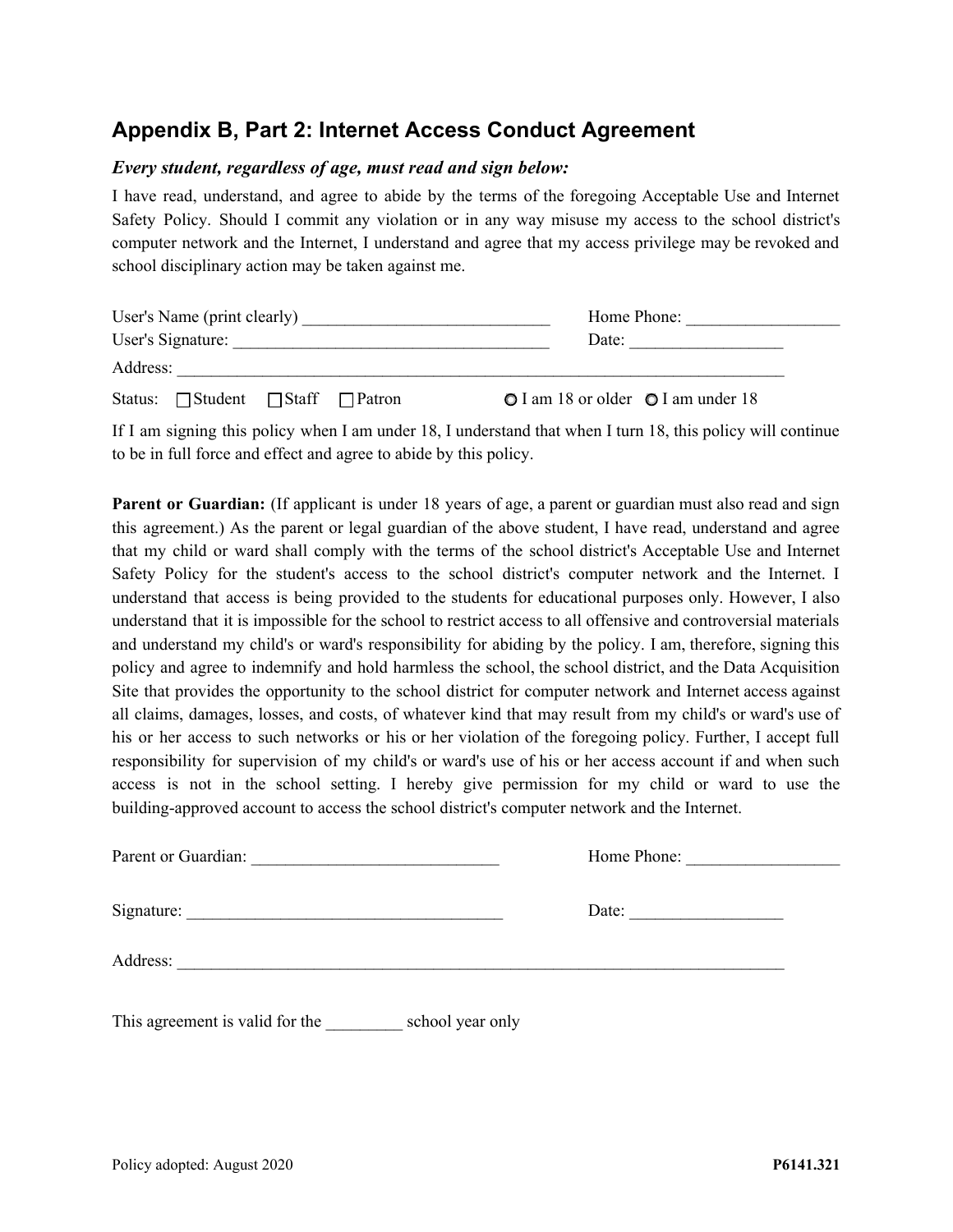# <span id="page-11-0"></span>**Appendix C: Opportunity for Educational Continuity Plan**

The following are the terms and conditions for the delivery of our Opportunity for Educational Continuity Plan:

I understand that my child may be receiving any group lessons through video or teleconferencing as part of his/her Opportunity for Educational Continuity Plan. By accepting the Opportunity for Educational Continuity Plan, and unless I send you notice of my disagreement as set forth below, I agree as follows:

- 1. To whatever extent possible, I will make arrangements that my child participate in those lessons assigned through Google Classroom in a private space where, other than a parent/guardian, no other individual has access to or is present during the period of instruction. I understand that the purpose of this is to seek to avoid any third parties from obtaining, even incidentally, any personally identifiable information about any other child.
- 2. I understand that as my child participates in the, Opportunity for Educational Continuity Plan I may see, hear, or be exposed to confidential and personally identifiable information about students other than my own child. I understand that student confidentiality must be respected at all times when participating in online learning. I acknowledge that it is my responsibility to respect the privacy and confidentiality of this information about all students other than my own child. I agree to maintain the confidentiality of all information that I may obtain about any students other than my own child. I will not access, use, or disclose any confidential information of any student other than my own child. I agree I will not record in any way any portion of any group lesson
- 3. I understand that in the event that my presence during any lesson causes any disruption of the educational process, this may impact my child's ability to participate in the online learning activities. I understand that staff reserves the right to terminate my child's participation in an online learning session if at any time the staff determines that my presence, or that of my child, or any third party or activity, interferes with the delivery of instruction or causes a disruption of the educational process during the session. If a session must be terminated for this reason, the district can determine alternative means to provide the learning opportunity.
- 4. I understand that in the course of the provision of group lessons, personally identifiable information of my child may be disclosed to undetermined and/or unknown third parties. Those individuals include the parents of other children receiving the group lessons as well as other individuals who may be in the space where the child is receiving the online learning lesson. I understand that the New Haven Board of Education has no control over the potential disclosure or dissemination of this information. I hereby waive any claims and actions of any kind against the New Haven Board of Education, its agents and employees, for any such disclosure of my child's confidential information and/or personally identifiable information, including claims under FERPA, as set forth herein.